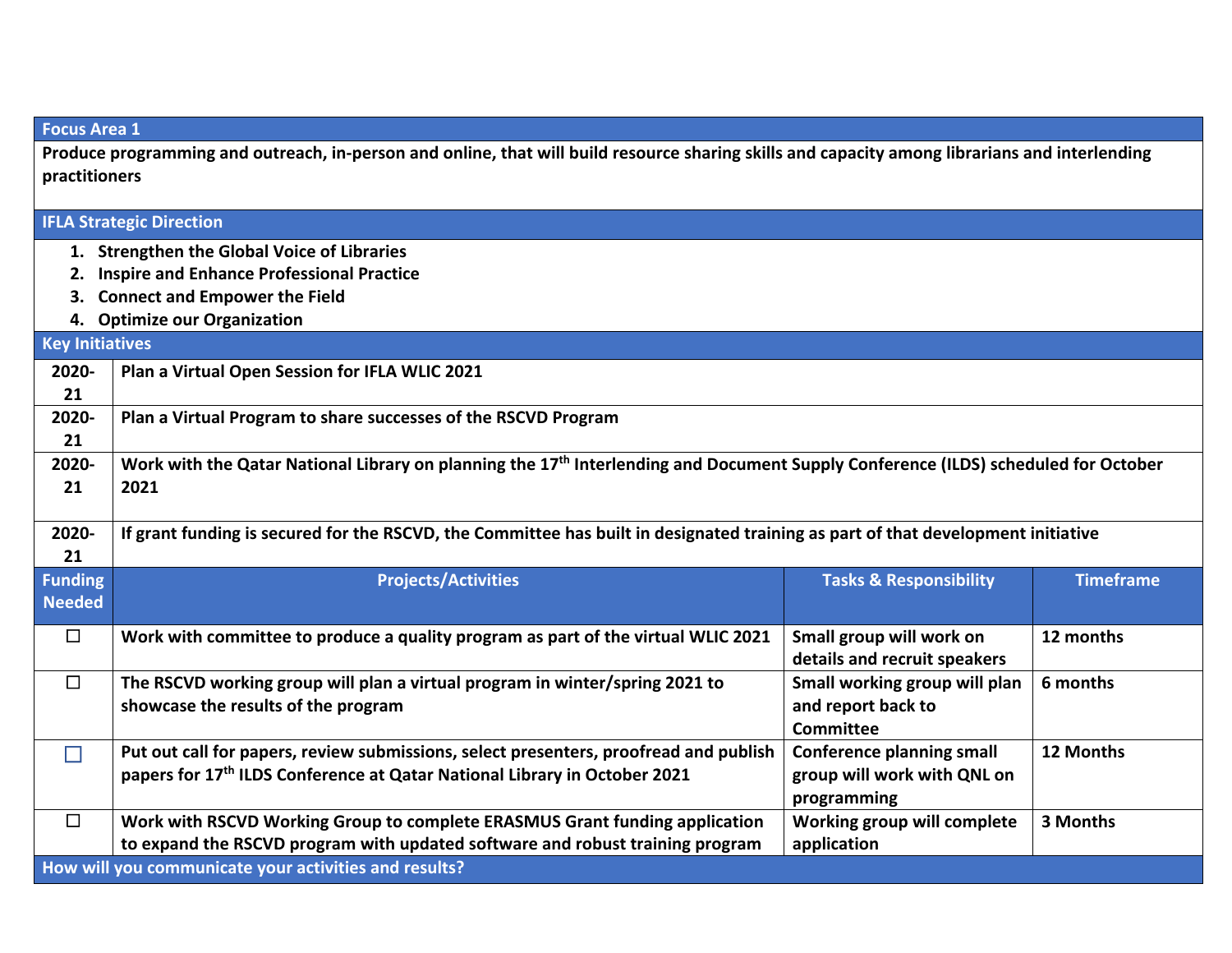**Activities will be document in annual report and shared at IFLA WLIC. Milestones and accomplishments will be shared through social media channels and on the DDRS IFLA web page. Committee members will use local networks to engage with experts in the field. Looking at featuring RSCVD in a virtual program or other public outlet to raise awareness**

**How will you measure the impact of your activities?** 

**Success getting funding for RSCVD. Attendance at virtual events. Engagement with ILDS.**

**Identify other Unit(s) which may be interested in this Focus Area, or with which you could collaborate on projects/activities.** 

**Information Technology and Copyright and Other Legal Matters may be interest in helping us with RSCVD. If we are successful in getting funding, we will need to answer technology questions as well as copyright and legal questions as we build out RSCVD.**

## **Focus Area 2**

**Create tools and best practices that aid resource sharing practitioners and facilitate seamless resource sharing across borders**

## **IFLA Strategic Direction**

- **1. Connect libraries to resources through tools and coordinated community of volunteers**
- **2. Inspire and Enhance Professional Practice**
- **3. Connect and Empower the Field**
- **4. Optimize our Organization**

| <b>Key Initiatives</b> |                                                                                                                                       |                                   |                  |  |  |
|------------------------|---------------------------------------------------------------------------------------------------------------------------------------|-----------------------------------|------------------|--|--|
| 2020-                  | Maintain the RSCVD Program (RSCVD.org)                                                                                                |                                   |                  |  |  |
| 21                     |                                                                                                                                       |                                   |                  |  |  |
| 2020-                  | Bring stability and permanence to the RSCVD Program                                                                                   |                                   |                  |  |  |
| 21                     |                                                                                                                                       |                                   |                  |  |  |
| 2020-                  | Explore a platform or method for offering IFLA Voucher payments in an electronic form to streamline resource sharing activities among |                                   |                  |  |  |
| 21                     | <b>libraries</b>                                                                                                                      |                                   |                  |  |  |
| 2020-                  | Revise the IFLA Interlibrary Loan standards and guidelines                                                                            |                                   |                  |  |  |
| 21                     |                                                                                                                                       |                                   |                  |  |  |
| <b>Funding</b>         | <b>Projects/Activities</b>                                                                                                            | <b>Tasks &amp; Responsibility</b> | <b>Timeframe</b> |  |  |
| <b>Needed</b>          |                                                                                                                                       |                                   |                  |  |  |
|                        |                                                                                                                                       |                                   |                  |  |  |